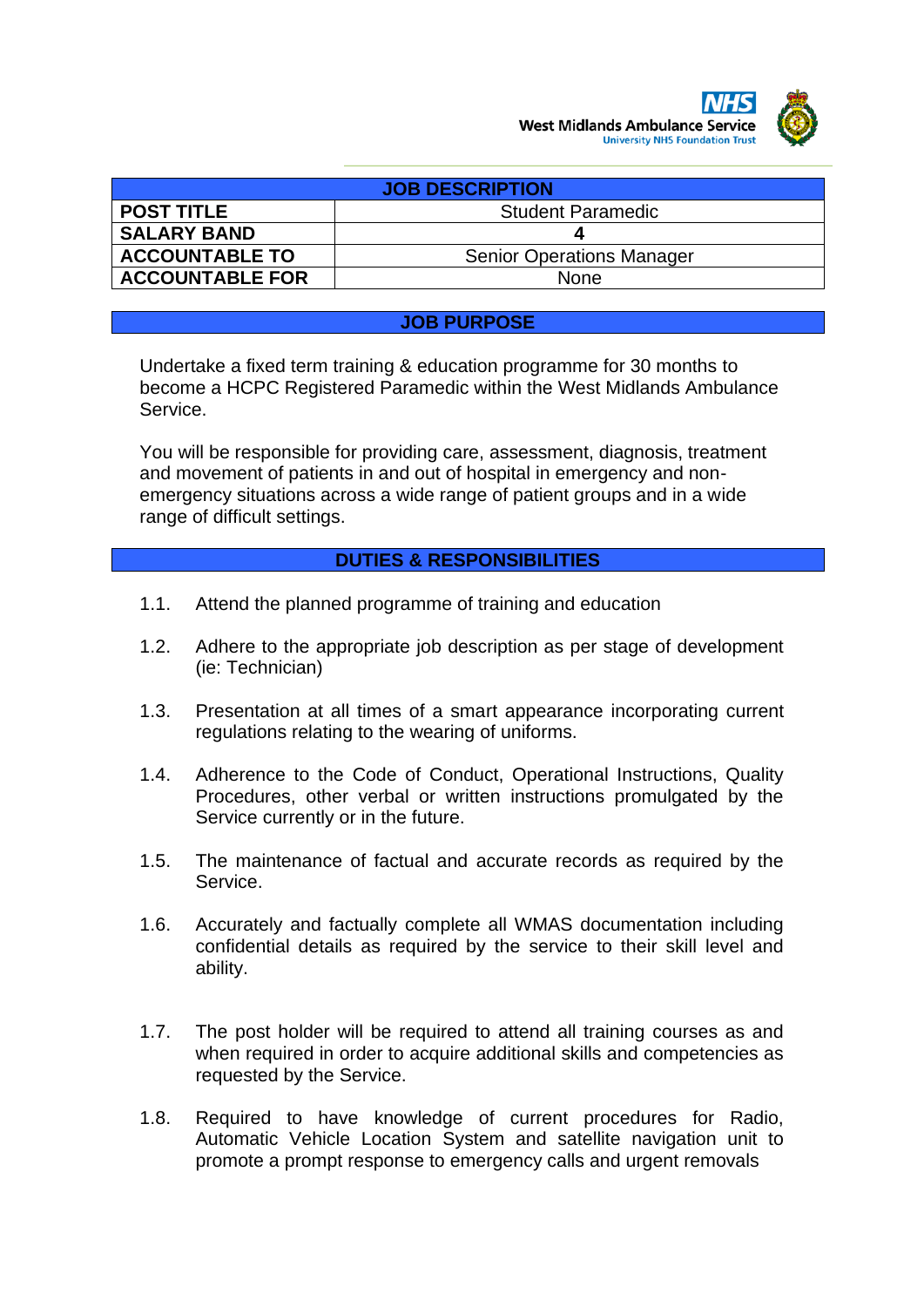- 1.9. Required to operate both internal and external environments during inclement weather conditions with various degrees of light and darkness
- 1.20. Conduct dynamic risk assessment when responding to incidents for the protection of yourself your crewmate and the patient, as physical and/verbal abuse may be present on occasions, complying with the Trust's Health and Safety policy at all times, in the support of the organisation to act safely and responsibly in relation to staff, patients, and the communities in which they work.
- 1.21. When required, liaise with members of the other emergency services
- 1.22. On occasions may be expected to give evidence to Her Majesty's Coroner or Crown Court.
- 1.23. To be aware of, recognise and report to the appropriate authorities any concerns regarding child abuse under the 1989 Children's Act
- 1.24. To participate in audits and equipment evaluations and testing as required.
- 1.25. Maintain a portfolio of evidence of ongoing clinical practice, reflective practice and training attended

## **ADDITIONAL INFORMATION**

As part of the Trust's responsibilities towards its employees your attention is drawn to the following information which has been collated to raise awareness of aspects of governance, standards and safety.

## **1. JOB DESCRIPTIONS**

This job title and description is an outline of the principal areas of responsibility and may be subject to periodic change. These duties are neither exclusive nor exhaustive and the post holder may be called upon to adapt to and undertake different or new appropriate duties as may be required in line with professional and service developments, within the grading level of the post and the competence of the post holder. Prior to any variations to your job description consultation will take place in line with the Trust's policies and procedures.

## **2. TRUST POLICIES & PROCEDURES**

All employees must adhere to and perpetuate all Trust policies and procedures including those relating to Raising Concerns, Code of Conduct, Health and Safety, Clinical Governance and confidentiality, Smoke Free and Equal Opportunities in Employment, including responsibilities under the Equality Act 2010 and awareness and compliance with Infection Prevention & Control, the Risk Management Policy and Incident Reporting, ensuring risks are identified, managed appropriately and dealt with quickly and effectively.

All employees who provide care for patients are accountable for what they do.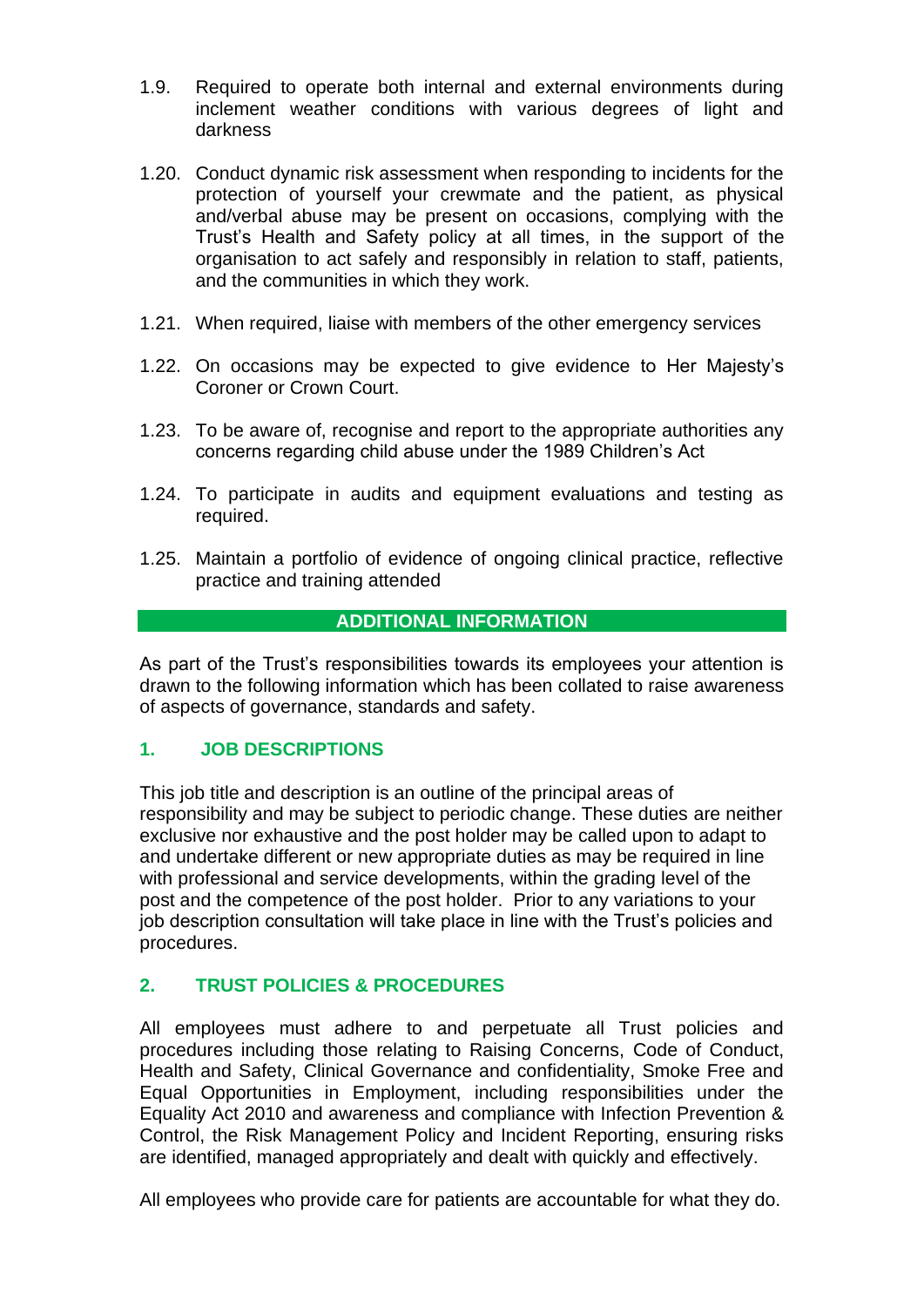You are required to abide by the NHS values and Constitution and the Trust's core values and standards. These can be accessed from the Trust's website; your line manager or Human Resources department.

The Trust has a zero tolerance approach to the abuse of children, young people and vulnerable adults. All employees are required to promote and safeguard the welfare of children and young people and comply with the Local Safeguarding Children Board Procedures and the Children Act (1989, 2004). These can be obtained from your line manager or Human Resources department.

# **3. HEALTH & SAFETY AT WORK ACT**

The post holder is required to take responsible care for the health and safety of themselves and other persons who may be affected by their acts or omissions at work. The post holder is also required to co-operate with the West Midlands Ambulance Service University NHS Foundation Trust to ensure that statutory and departmental safety regulations are adhered to.

#### **4. MANAGING RISK: MAINTAINING SKILLS & LEARNING FROM PROBLEMS**

Reducing risk is everyone's responsibility. All staff in the Trust must attend training identified by their manager, or stated by the Trust to be mandatory. The Trust uses risk assessments to predict and control risk and the incident reporting system to learn from mistakes and near misses and so improve services for patients and staff. All staff are expected to become familiar with these systems and use them

The Trust has designated the prevention and control of infection as a core issue in the organisations clinical governance, managing risk and patient safety programmes. In consequence, all employees are expected to ensure they are familiar with and adopt the Infection Prevention and Control policy/procedures and all safe-working practices required in their work activity and specifically with reference to hand hygiene and aseptic techniques.

# **5. CONFIDENTIALITY**

All employees must observe and comply with the requirements of the General Data Protection Regulations (GDPR) 2016, and associated legislation, and with the Common Law Duty of Confidentiality. Your attention is drawn to the confidential nature of information collected within the NHS. The unauthorised use or disclosure of patient or other personal information is a disciplinary offence and also could result in a prosecution for an offence or action for civil damages under the GDPR 2016 or associated legislation.

## **6. FREEDOM OF INFORMATION**

The post holder must be aware that any information held by the Trust in theory could be requested by the public, including emails and minutes of meetings. It is therefore essential that records are accurately recorded and maintained in accordance with the Trust's policies.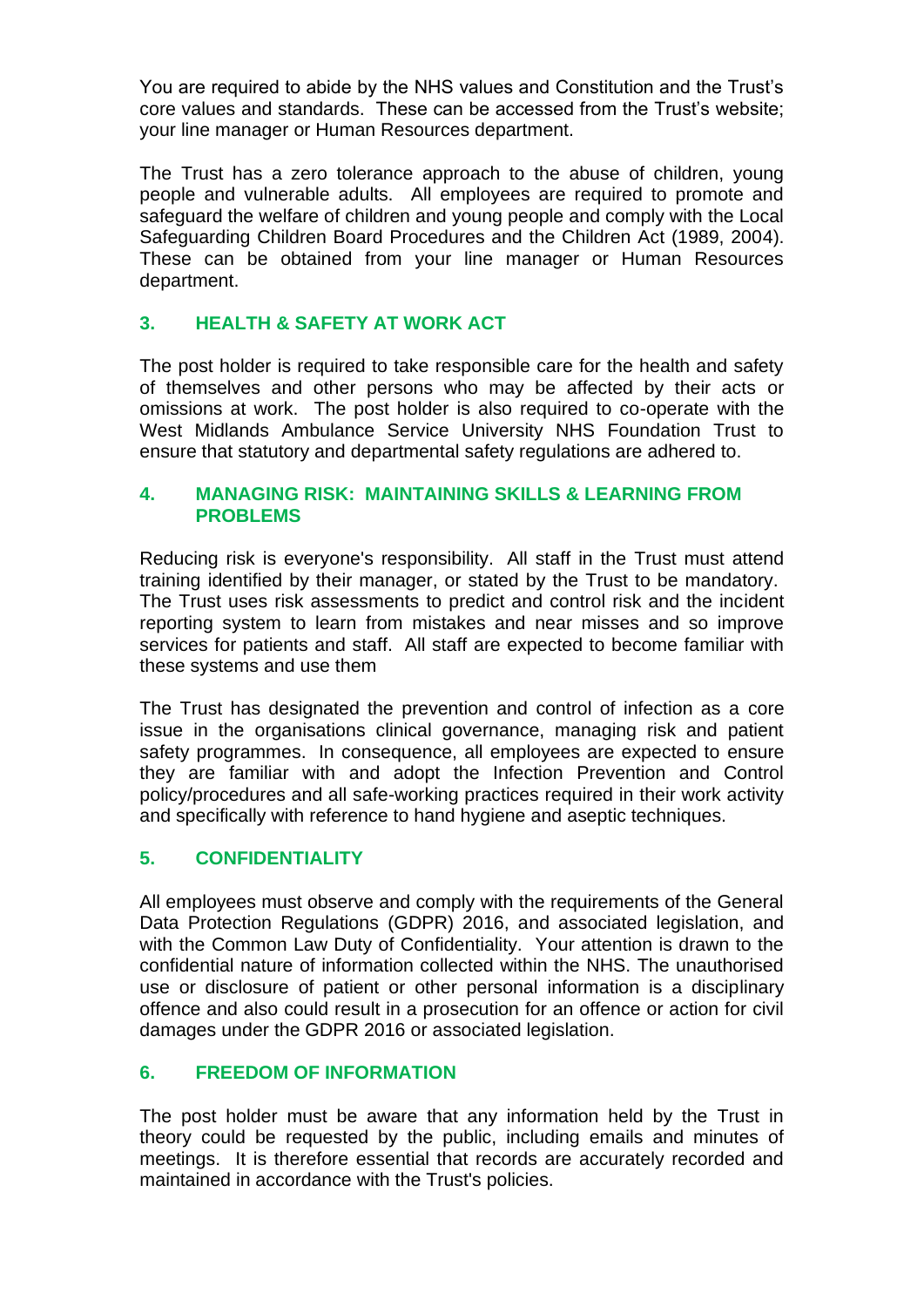# **7. DATA QUALITY**

It is the responsibility of all employees to ensure the integrity and confidentiality of information they use or provide and to ensure information is timely, complete and accurate and in line with Trust policies and practice.

# **8. CONTINUING PROFESSIONAL DEVELOPMENT**

There is a requirement to participate in the Trust's Personal Development and Portfolio Review process and to ensure your own personal and professional development, attending training courses as directed by the Trust.

## **9. REGISTRATION**

If your post requires you to be fully registered with the appropriate association, you should provide evidence of such, failure to produce confirmation of current registration with the appropriate body will mean that you will not be permitted to commence (or continue with) your duties, nor will you be paid for those duties for the period of delay, until such time as you are able to provide this confirmation**. NB:** It is your duty to ensure that your registration is kept up to date.

## **10. DISCLOSURE & BARRING SERVICE (DBS) DISCLOSURE**

Under the conditions of the Rehabilitation of Offenders Act 1974, as amended, employees are not entitled to withhold information about convictions which otherwise might be considered 'spent'

Employees have an on-going obligation to declare any civil or safeguarding issues and/or investigations against them, together with any criminal cautions or convictions (expired or current subject to the Rehabilitation of Offenders Act) that they receive during the course of their employment with the Trust.

## **11. TRAVEL TO OTHER SITES**

You may be required to travel to other Trust locations. Please complete the travel expenses form. Details of allowances can be obtained from the Human Resources Department. Reimbursement of travel costs will be as per the current Agenda for Change rates.

## **12. SMOKING STATEMENT**

The Trust is a NO SMOKING environment. Smoking in all areas of the Trust buildings and premises is prohibited, unless designated as an area where smoking is permitted. Please observe and comply with any notices seen in or around the Trust premises.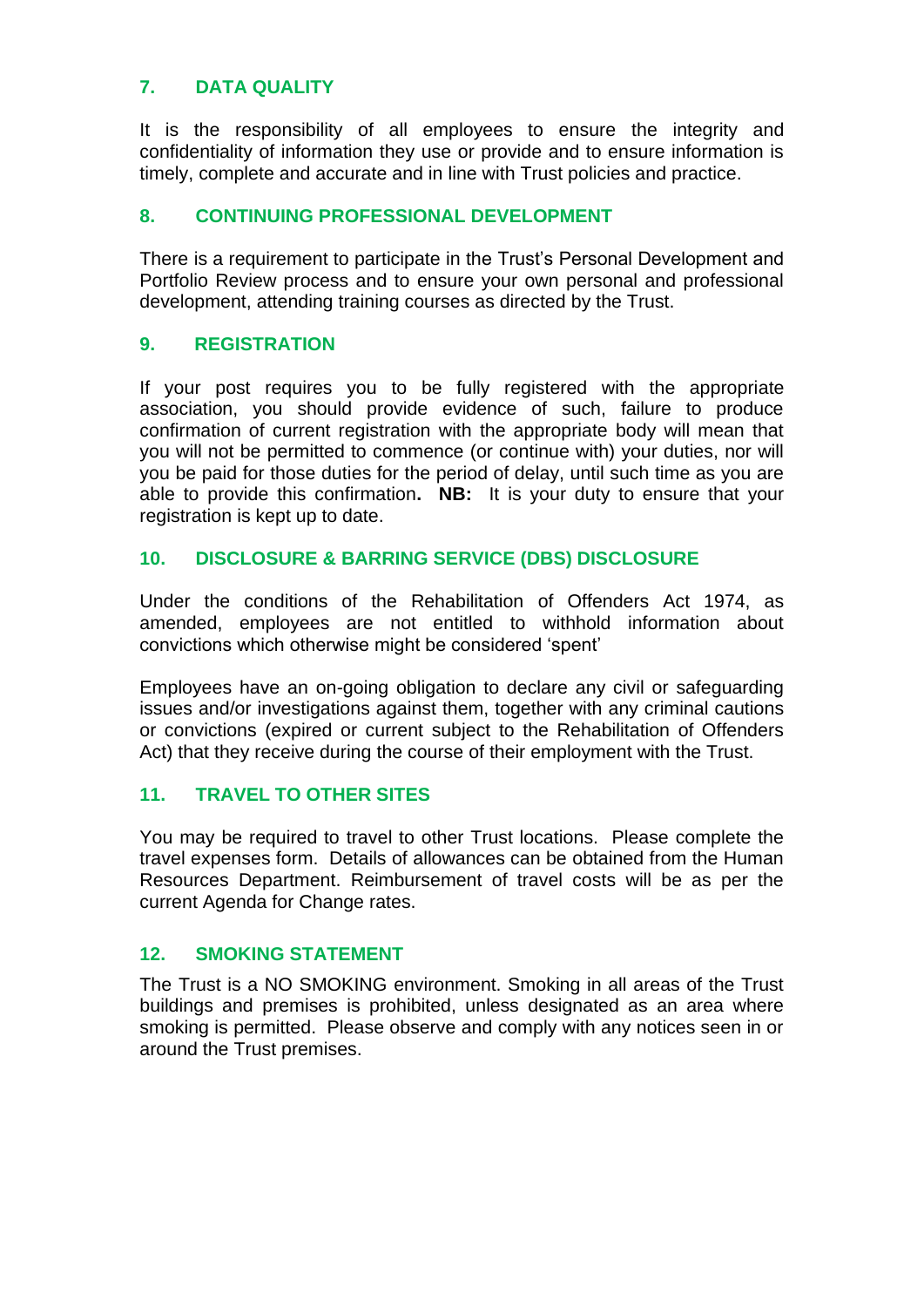# **13. DIVERSITY AND EQUAL OPPORTUNITIES**

West Midlands Ambulance Service University NHS Foundation Trust has a strong commitment to Equality & Diversity within the organisation, and externally in the service provision to our communities.

As an employer we are committed to developing a diverse workforce that is representative of the communities we serve and in doing so use the principles of Positive Action to address under representation. In this way we will be better able to respect individual differences and be able to foster this as strength.

The Trust aim to celebrate the value of differences between individuals, the contribution they make and the utilisation of their talents and experiences each individual has.

Through the promotion of equality of opportunity the Trust will provide support and encouragement to all staff to develop their careers through the enhancement of their skills and abilities which will reflect on their contributions to the Trust.

All staff, partners, communities and patients will be treated with dignity and respect at all times to fulfil the Trust values. Staff members should also be able to identify and act when own or others' actions undermines equality and diversity.

To abide by the Trust values and the NHS Constitution, all staff must maintain the highest standards of care and service, treating every individual with compassion, dignity and respect, taking responsibility not only for the care you personally provide, but also for your wider contribution to the aims of your team and the NHS as a whole.

*Revised Feb 2019*